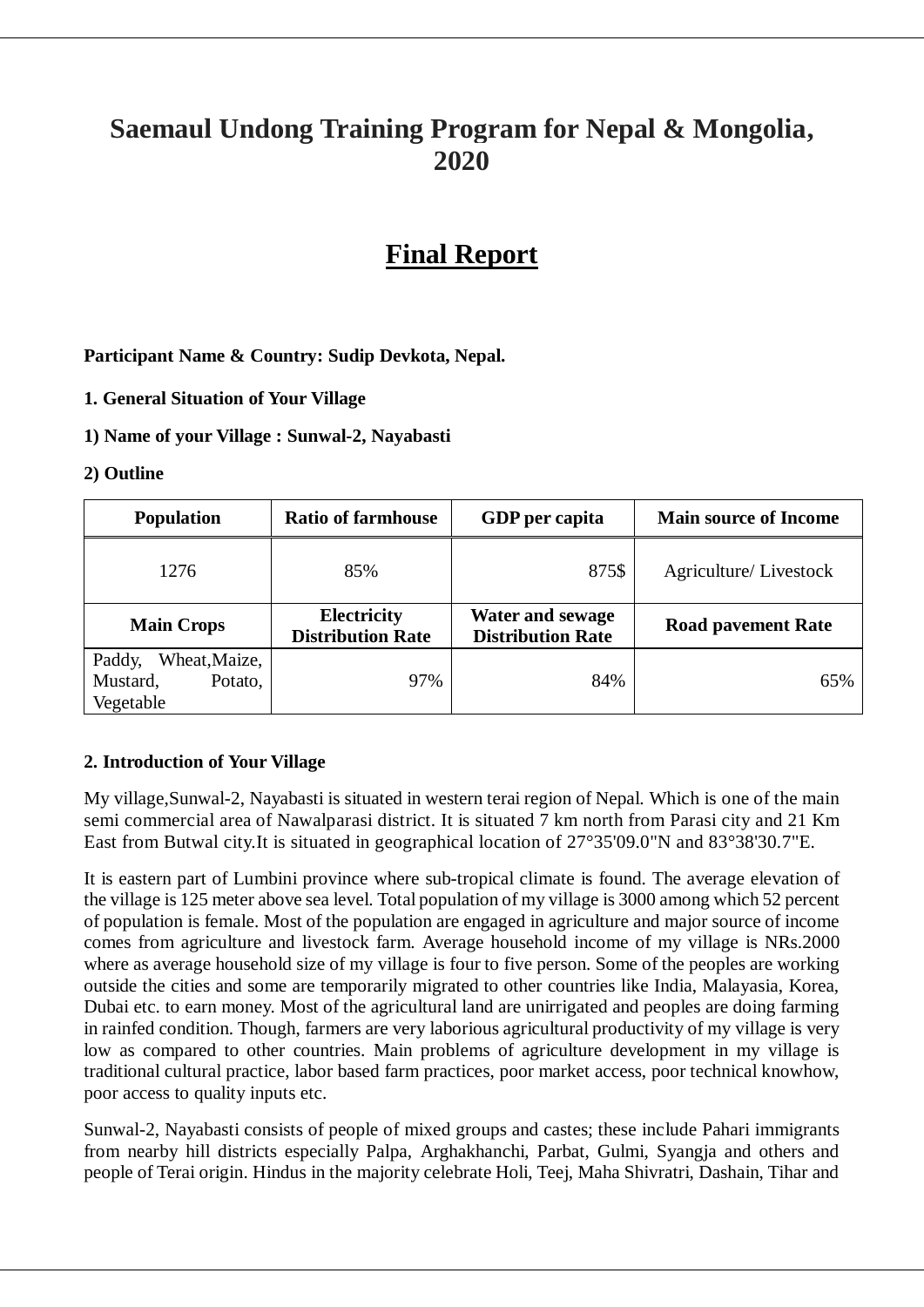Bhai Tika. There are also Buddhists and Muslims. There is a good relationship among different religious and ethnic community which can be seen during festivals .

Nepali and Bhojpuri are the common languages spoken in Sunwal. Gurung, Magar, Newar and Tharu people speak native languages in their community. English is not used much; however, most of the young and middle-aged population can communicate well in English

## **3. Actual Condition of Your Village**

#### **1) Consciousness level of the villagers**

Villagers have very strong we feeling and they are doing lots of development activities together. We have two cooperatives in my village which is working in different sectors like agriculture, saving and credit, infrastructure development and other social activities. Peoples are very helpful and have strong feeling of self-help. Equal contribution of villagers in community development activities of my village is exemplary.

#### **2) Income of People**

The economy of village centers around agriculture production, trade, services and industries. Few wholesale and retail shops sell goods in these markets. Besides modern shopping, a traditional form of market called Haat Bazar runs twice a week on Sunday and Tuesday. Usually, farmers directly sell to the retail customers in this market in a dusty and busy market setup. But now after forming of local government the place for market is been made more suitable.

Primary source of income of my village is Agriculture. Peoples are working on their farm most of the time. Cereal, potato, vegetables, sugarcane are the major crops grown in my village. People are also rearing livestock like cattle, buffalo, goat and poultry to fulfill their basic need by selling them/ their products. Some peoples are also doing different type of local business to earn money. Trend of temporary migration to the other cities and countries are increasing day by day in my village in search of employment.

One of the largest sugar factories in Nepal, Lumbini Sugar Industry, which was made by China's support, is within Sunwal municipality, 3 Km far from village. Many international tourists (especially Chinese) and internal visitors come here for educational visits. But due to financial losses and several internal problems and some external problems related with farmers, the industry has been closed since last few years. More than 100 people of my village were working in this sugar industry but now they are searching employment opportunity to other sector.

Other large scale industries such as Laxmi Steels Factory, Butwal Cement Industry, survattam cement factory and palpa cement factory are located nearby. Many small and cottage industries also do business here. Some peoples are working as wage labor in these industry and earn Rs 500/days (\$5).

The service based economy is centred around banking and education. An increasing number of people are involved in jobs in these sectors. Two co-operative societies are also playing a role in increasing the financial and investment opportunity among stakeholders and the upliftment of rural areas.

Average per capita income of my village is \$800 per year.

## 3) Level of Public Sanitation & Public Amenities

Our village have very sound and healthy environment. There is no problem of pollution and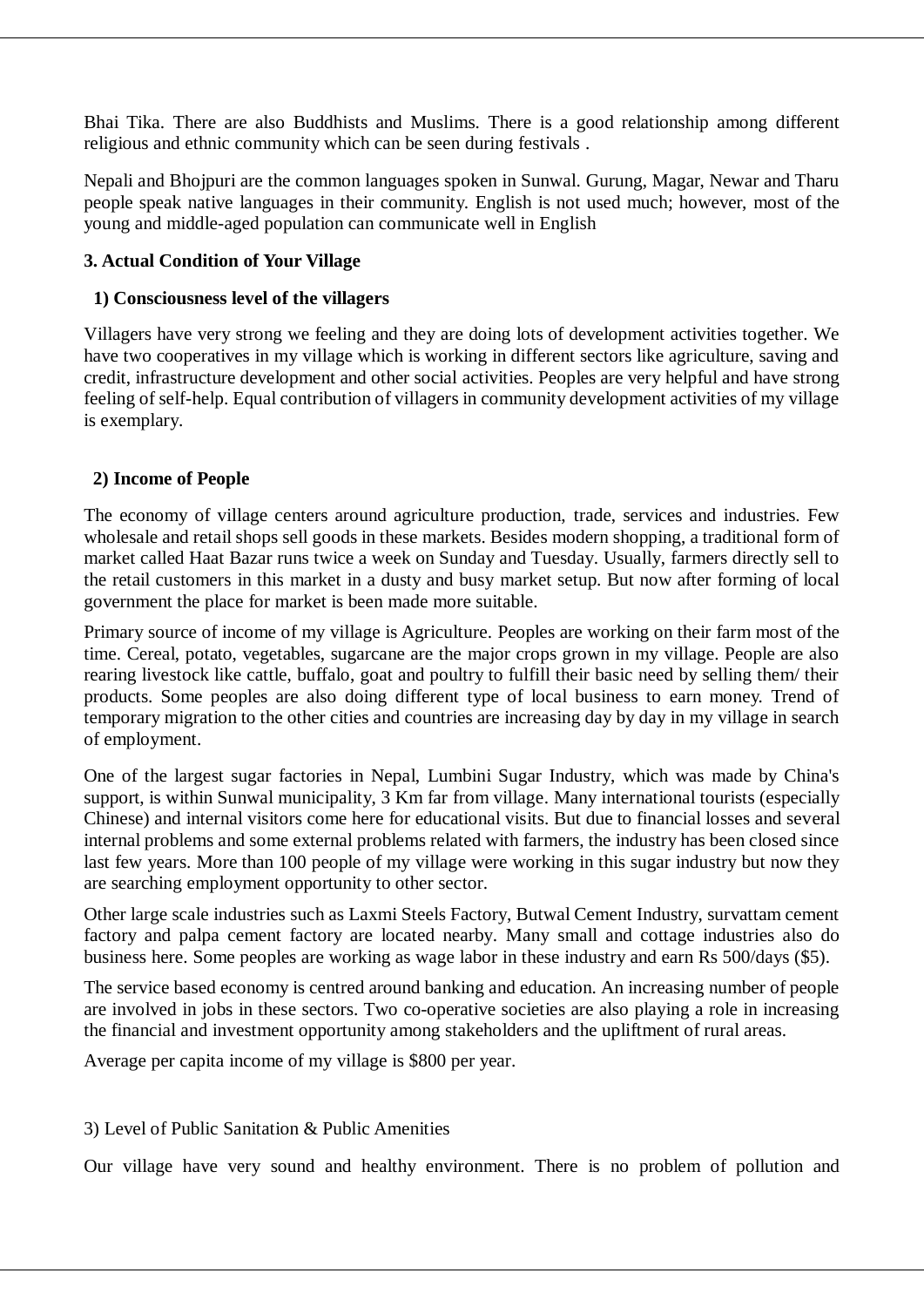environmental hazard. All peoples have access to safe and clean drinking water supplied by municipality. Sanitation is well maintained. Provision of daily wastes collection has managed by municipality. Peoples have separate kitchen in their home but they don't have proper drainage facilities. Peoples have separates toilets in their home and they are highly aware about waste disposal and sanitation.

## **4. Action Plan for your Village**

1) What are the main problems that disturb the development of your Villages?

- $\triangleright$  Main problems that we are facing in our village development are as follows.
- 1. Lack of irrigation facilities/ rain fed farming system.
- 2. Poor market access of agriculture product.
- 3. Labor based agriculture system and high cost of production.
- 4. Poor infrastructure
- 5. Poor technical know-how and poor access of high quality agricultural inputs.

2) What are the solutions of main problems for your village's bright future?

- $\triangleright$  To make my village's bright future following activities might play the major role to address the major problems.
	- 1. Construction of irrigation facilities of ground water irrigation system.
	- 2. Mechanization in agriculture sector.
	- 3. Construction of road, drainage channel, irrigation channel, public toilets and washrooms, internet facilities etc.
	- 4. Training to the farmers as well as other people.
	- 5. Support people to establish different enterprises.

3) How would you utilize the Korean Saemaul Undong to solve the main problems of your village?

Korean Saemaul Undong model is practically implementable in my village by incorporating our new concept and ideas on it. In my village, there are two cooperative working for village development in cooperative models. If we design and implement the model program by taking reference of Korean Saemaul Undong model with these cooperatives it will be a unique opportunity. As we have very laborious, honest and cooperative peoples in my village, we can change the present poor status of my village with their active engagement in different developmental activities. We can provide physical support, technical support, financial support and policy facilitation to the peoples of my village for the overall development of my village.

4) Please write your action plan by benchmarking the success factors of Saemaul Undong to solve the main problems of your village.

| <b>Objectives</b><br>(Goals)  | <b>Action Required (Tasks)</b>                                                                               | <b>Time Frame</b> | <b>Necessary Resources</b>                         |
|-------------------------------|--------------------------------------------------------------------------------------------------------------|-------------------|----------------------------------------------------|
| Infrastructure<br>Development | οf<br>Construction<br>irrigation channel<br>Construction<br>οf<br>drainage channel<br>Construction of public | 12 Months         | Construction<br>materials.<br>Financial<br>support |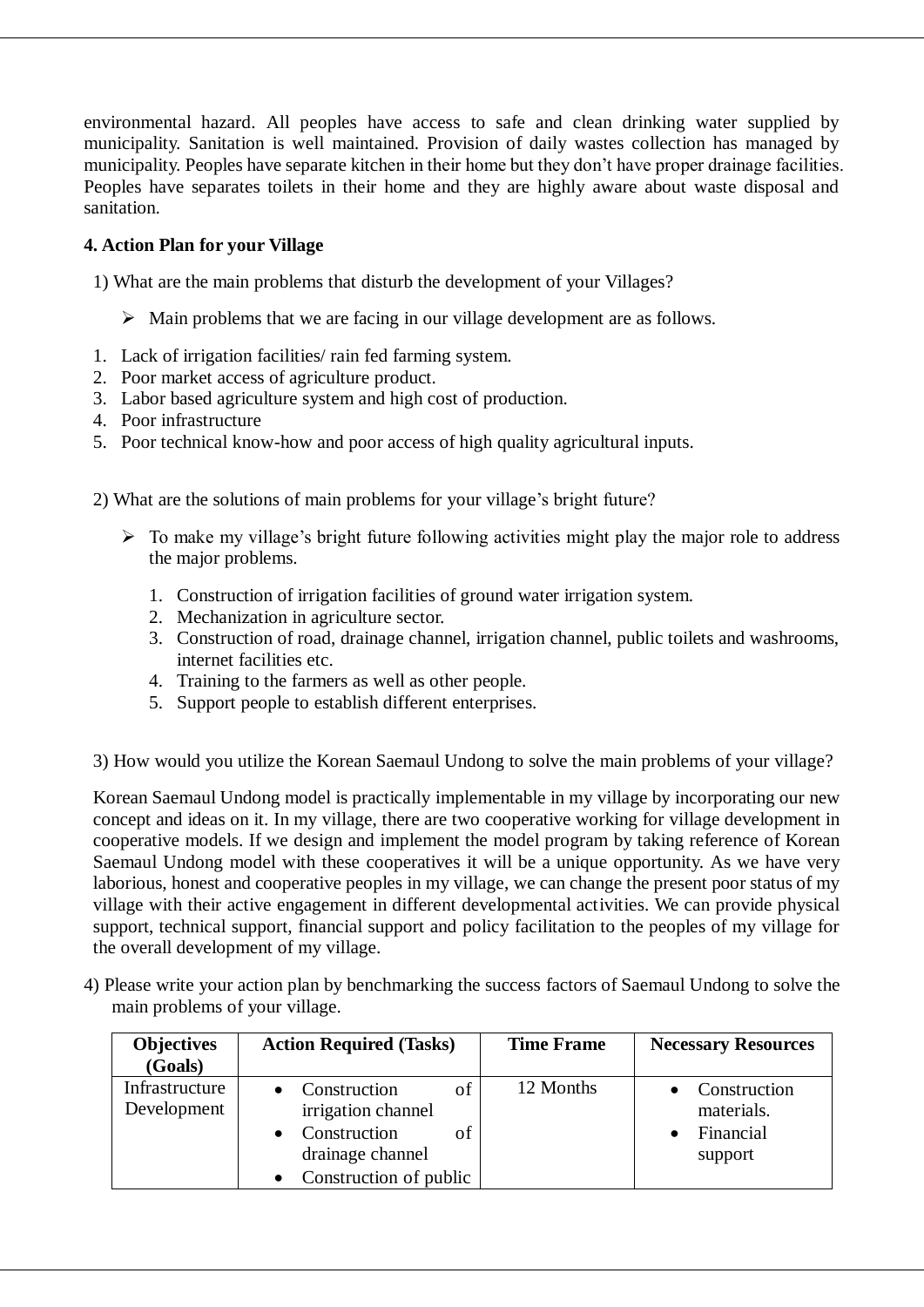|                                            | toilet<br>Construction<br>of<br>agriculture collection<br>center<br>Establishment<br>of<br>agriculture<br>resource<br>center                             |          |                                                                                                         |
|--------------------------------------------|----------------------------------------------------------------------------------------------------------------------------------------------------------|----------|---------------------------------------------------------------------------------------------------------|
| Capacity<br>development                    | Formation of group<br>$\bullet$<br><b>Public awareness</b><br>Training to the<br>farmers.<br>Technical support                                           | 4 months | <b>Resource Person</b><br>$\bullet$<br>Training<br>materials<br>Training hall<br>Demonstration<br>sites |
| Increase in<br>agriculture<br>productivity | Input management<br>$\bullet$<br>Technology<br>demonstration<br>Linking with<br>government bodies<br>Access to the finance<br>Mechanization<br>$\bullet$ | 6 month  | Custom hiring<br>$\bullet$<br>center<br>Agri<br>machineries<br>Fertilizer, seed,<br>chemicals           |
| Increase<br>access to the<br>market        | Establishment of<br>$\bullet$<br>collective marketing<br>mechanism.<br>Access to the market                                                              | 6 month  | Collection<br>center<br>Marketing van<br>Market stall                                                   |

Note: Detail annual action plan for proposed agriculture sector development project of my village is presented in annex 1.

## **5. Have the central/local government ever supported Saemaul Undong in your Village?**

No, my village is not received any support form central/local government for Saemaul Undong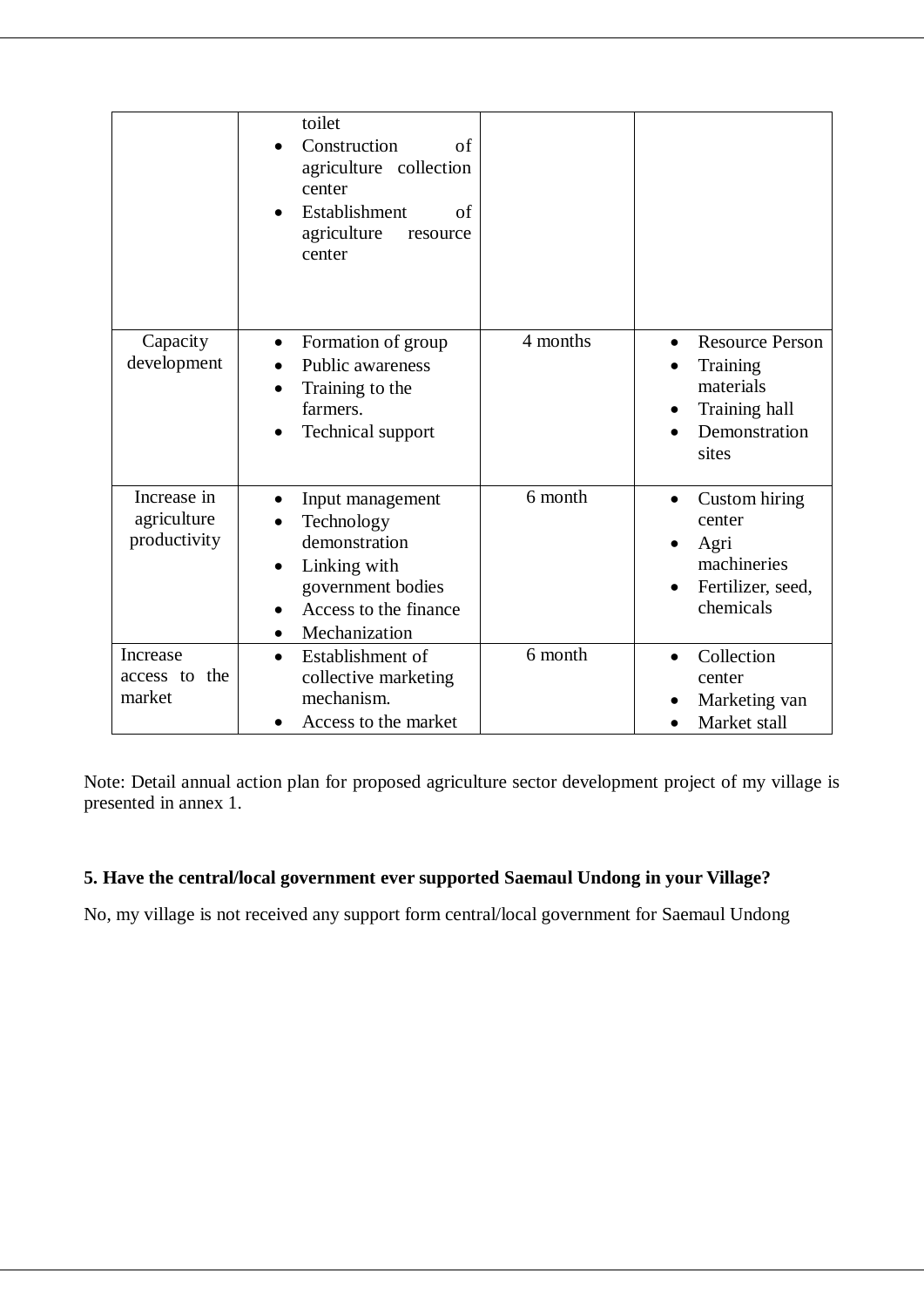Annex 1

Detail annual action plan for agriculture sector development project of village (Sunwal-2, Nayabasti)

Estimated total cost of the project: NRs 10000000 Duration of the Project: 12 Month Donor organization: Implemented by: Nayabasti Youth Club (NYC)

#### **Proposed Program for Agriculture Development of Nayabasti, Sunwal Municipality with financial support of KOICA**

|                |                                                                    |                      | Program detail |        |                        |                                                                     |
|----------------|--------------------------------------------------------------------|----------------------|----------------|--------|------------------------|---------------------------------------------------------------------|
| <b>S.N.</b>    | <b>Activity</b>                                                    | Unit                 | Quantity       | Unit   | <b>Budget</b><br>(Rs.) | <b>Supporting organizations</b>                                     |
|                | <b>Fruit Promotion Program</b>                                     |                      |                |        |                        |                                                                     |
| 1.1            | Fruit sapling transplantation and care program<br>(Public Places)  | Number of<br>sapling | 500            | 400    | 200000                 | GO, NGO, youth Club, Group                                          |
| 1.2            | Fruit sapling distribution for commercial orchard<br>establishment | Cluster              | 20             | 3000   | 60000                  | Farmers, Municipality, Others                                       |
| $\overline{2}$ | <b>Vegetable promotion program</b>                                 |                      |                |        | $\boldsymbol{0}$       |                                                                     |
| 2.1            | Seed support to the commercial vegetable grower                    | Total                |                | 100000 | 100000                 | Seed company, farmers, others                                       |
| 2.2            | Knapsack sprayer support to each 5 household                       | Number               | 150            | 9000   | 1350000                | Farmer, farmer group, municipality                                  |
| 2.3            | Equipment support for vegetable nursery<br>establishment           | Total                | 6              | 5000   | 30000                  | Farmer, farmer group, municipality                                  |
| 2.4            | Vegetable cultivation technology training to farmers<br>group      | <b>Times</b>         | 6              | 50000  | 300000                 | Farmer, farmer group, municipality,<br>agriculture Knowledge centre |
| 2.5            | Small equipment supports for vegetable marketing                   | Times                |                | 100000 | 100000                 | Farmer, farmer group, municipality                                  |
| 3              | <b>Cereal promotion program</b>                                    |                      |                |        | $\boldsymbol{0}$       |                                                                     |
| 3.1            | Hybrid rice seed support                                           | Qntl                 | 200            | 10000  | 2000000                | Seed company, farmers, others,<br>municipality                      |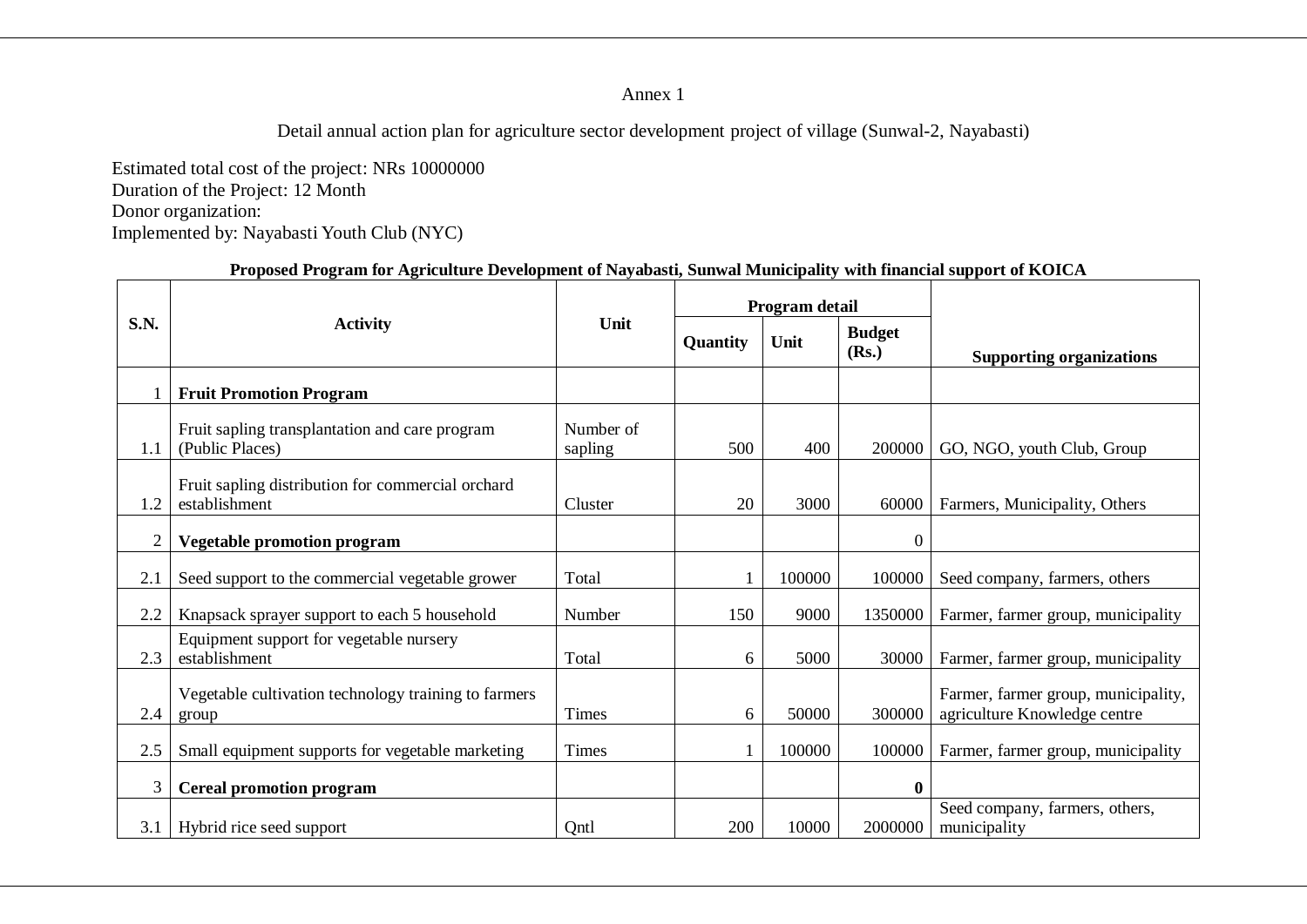| 3.2             | Metal bin support to store grain (50% support)                                                | Number       | 700            | 1800   | 1260000 | Seed company, farmers, others                                                                  |
|-----------------|-----------------------------------------------------------------------------------------------|--------------|----------------|--------|---------|------------------------------------------------------------------------------------------------|
|                 |                                                                                               |              |                |        |         |                                                                                                |
| $\overline{4}$  | <b>Livestock Promotion Program</b>                                                            |              |                |        |         |                                                                                                |
| 4.1             | Basic medicine support to livestock                                                           | Total        | 1              | 50000  | 50000   | Farmer, farmer group, municipality,<br>veterinary office                                       |
| 4.2             | Livestock health camp                                                                         | Total        | 6              | 100000 | 600000  | Farmer, farmer group, municipality,<br>veterinary office                                       |
| 4.3             | One village one buck(Goat) support program to<br>improve local breed                          | Number       | 5              | 50000  | 250000  | Farmer, farmer group, municipality,<br>veterinary office                                       |
| 4.4             | Milk collection center establishment                                                          | Number       |                | 100000 | 100000  | Farmer, farmer group, municipality,<br>veterinary office                                       |
| 4.5             | Forage / fodder seed distribution                                                             | <b>Times</b> | 12             | 50000  | 600000  | Farmer, farmer group, municipality,<br>veterinary office                                       |
| 4.6             | Livestock production and management training                                                  | <b>Times</b> | 6              | 50000  | 300000  | Farmer, farmer group, municipality,<br>veterinary office                                       |
| 5               | Soil test camp                                                                                | <b>Times</b> | $\overline{2}$ | 100000 | 200000  | Farmer, farmer group, municipality,<br>veterinary office                                       |
| 6               | <b>Publication</b>                                                                            | <b>Times</b> |                | 500000 | 500000  | Farmer, farmer group, municipality,<br>consultant                                              |
| $\tau$          | One home one home garden program                                                              | Household    | 1000           | 500    | 500000  | Farmer, farmer group, municipality,<br>agrovet, fruit nursery                                  |
| 8               | Nutrition support program to the student of<br>government school                              |              |                |        |         |                                                                                                |
| 8.1             | vegetable production and nutrition security training to<br>the marginalized family of student | <b>Times</b> | 4              | 50000  | 200000  | Farmer, farmer group, municipality,<br>agriculture knowledge centre                            |
| 8.2             | Vegetable production materials supports to poor and<br>marginalized student family            | Number       | 100            | 3500   | 350000  | Farmer, farmer group, agro vet<br>fruit nursery, municipality,<br>agriculture knowledge center |
| 9               | <b>Transportation cost</b>                                                                    | <b>Total</b> |                | 400000 | 400000  |                                                                                                |
| 10              | <b>Miscellaneous</b>                                                                          | <b>Total</b> |                | 214000 | 214000  |                                                                                                |
| 11 <sup>1</sup> | <b>Agriculture technicians</b>                                                                | <b>Month</b> | 12             | 12000  | 144000  | Donor                                                                                          |